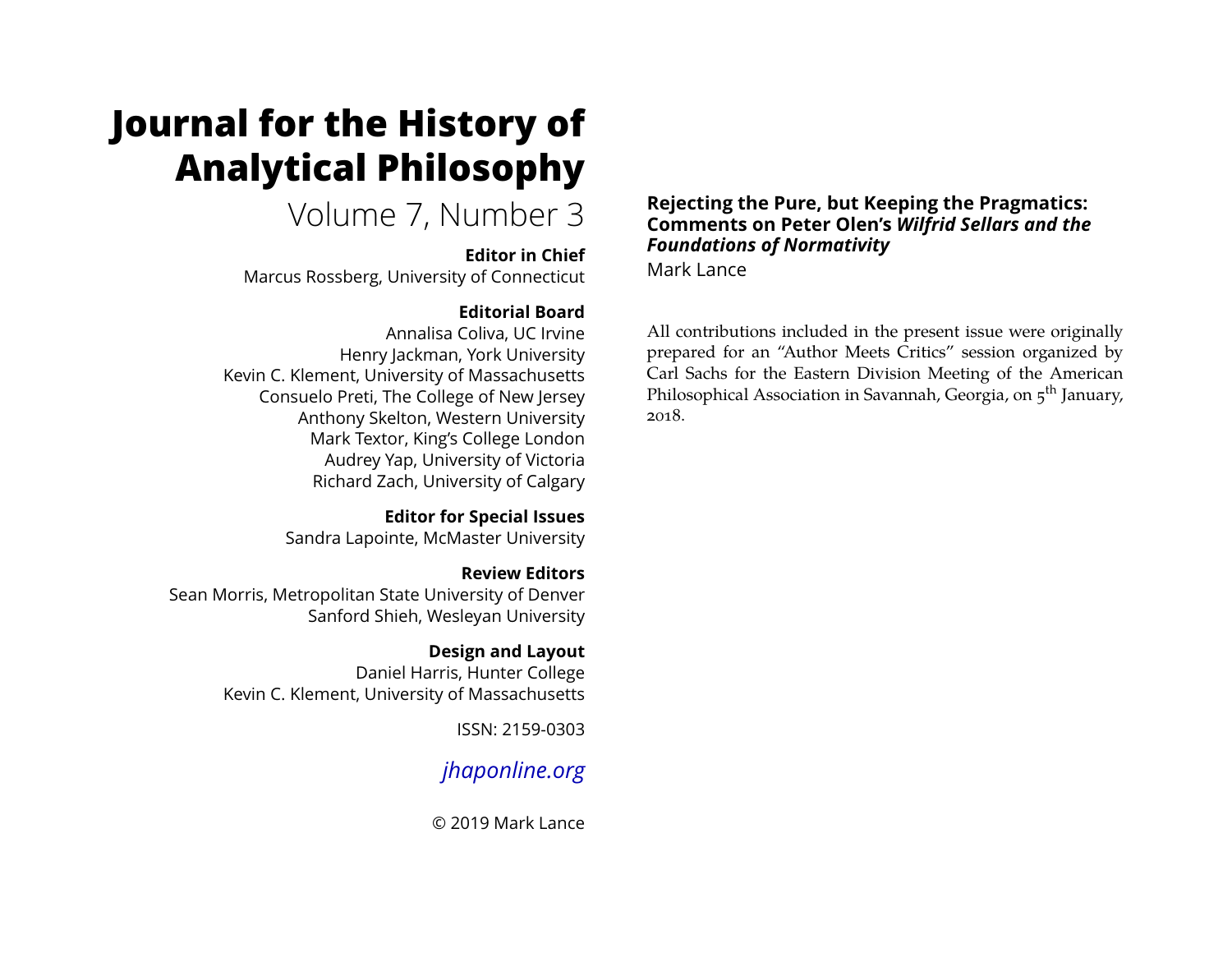### **Rejecting the Pure, but Keeping the Pragmatics: Comments on Peter Olen's** *Wilfrid Sellars and the Foundations of Normativity*

#### Mark Lance

In many ways, Olen's book launches a new era in Sellars scholarship. For most of my own career, there have been two approaches to Sellars's work: thoroughly sympathetic engagement by those who wish to develop Sellarsian ideas in their own work, and ignoring it. Certainly there have been serious historically oriented treatments by a handful of philosophers, but these have been almost exclusively by students or colleagues of Sellars, and even here the sense is more one of conversation than of historical exegesis. A new generation of scholars are coming to Sellars's work at a more "arm's length distance" and with a primarily historical approach – aiming not simply to develop, refine, or challenge the ideas, but to place them into historical context, to critically evaluate them, and crucially to understand how Sellars's views developed over time.

I agree with, or have learned to agree with, most of the specific claims in this book. In particular, for my own interests, I found the detailed explanation of the unraveling of Sellars's early "pure pragmatics" to be extremely helpful. The origins of the abstract formalistic approach to pragmatics in the local reception of Carnap's views, as well as the account of Sellars's gradual understanding that such an approach to language was not viable, are crucial and important contributions to the history of 20<sup>th</sup> century philosophy.

That said, I want to press a bit on Olen's—and Sellars's discussion of normativity. I want to argue that there are a number of confusions in the account that emerges from Olen's discussion of Sellars—and I think most of these are confusions that remain in Sellars's mature work, so this is not a criticism of Olen's exegesis. In particular, I think that an understanding of the role of normativity in a Sellarsian conception of language, requires that we return to one dimension of "pure pragmatics"—namely the pragmatic dimension, rather than the pure dimension. That is, I want to suggest that one cannot make sense of what Olen calls "external normativity" semantically. One must understand the distinctive pragmatic function, as opposed to the logical, semantic, or ontological function of "normatives".

Let's start with Olen's characterization of the "internal normativity" that Sellars's early work shares with Carnap. "This conception of normativity is defined by two distinct claims: 1) While rules still employ normative terminology (e.g., 'correct', 'incorrect', 'ought', 'ought not'), 'normative force' is only found relative to the *voluntary* adoption of a given language and, 2) The language used to characterize or explain linguistic rules does not require irreducible, *sui generis* terminology in order to explain their constitutive role in language" [\(Olen 2016,](#page-6-0) 132–33).

In (1) Olen is concerned with what [Haugeland](#page-6-1) [\(2000,](#page-6-1) 341) called an "existential commitment". That is, one can distinguish between the first-order commitments that one undertakes as part of a given practice—moving the bishop diagonally, treating '*v*' as a two-place operator, inferring from '*x* is red' to '*x* is colored' from the second-order commitment to that practice—playing chess, adopting standard first-order logic, speaking English. Rebecca Kukla and I emphasize—in our paper "Intersubjectivity and Receptive Experience" [\(2014\)](#page-6-2)—that there are, in fact, a wide range of "entrance and exit" conditions for normative practices. At one extreme—which we identify with games—lies the pure voluntarism that Olen associates with Carnap and early Sellars. It is impermissible for me to move this piece of plastic in a certain way if I am playing chess, hence constituting this as a bishop, hence committing me to moving it in the ways legal for bishops. And that is a purely voluntary matter. If I choose not to play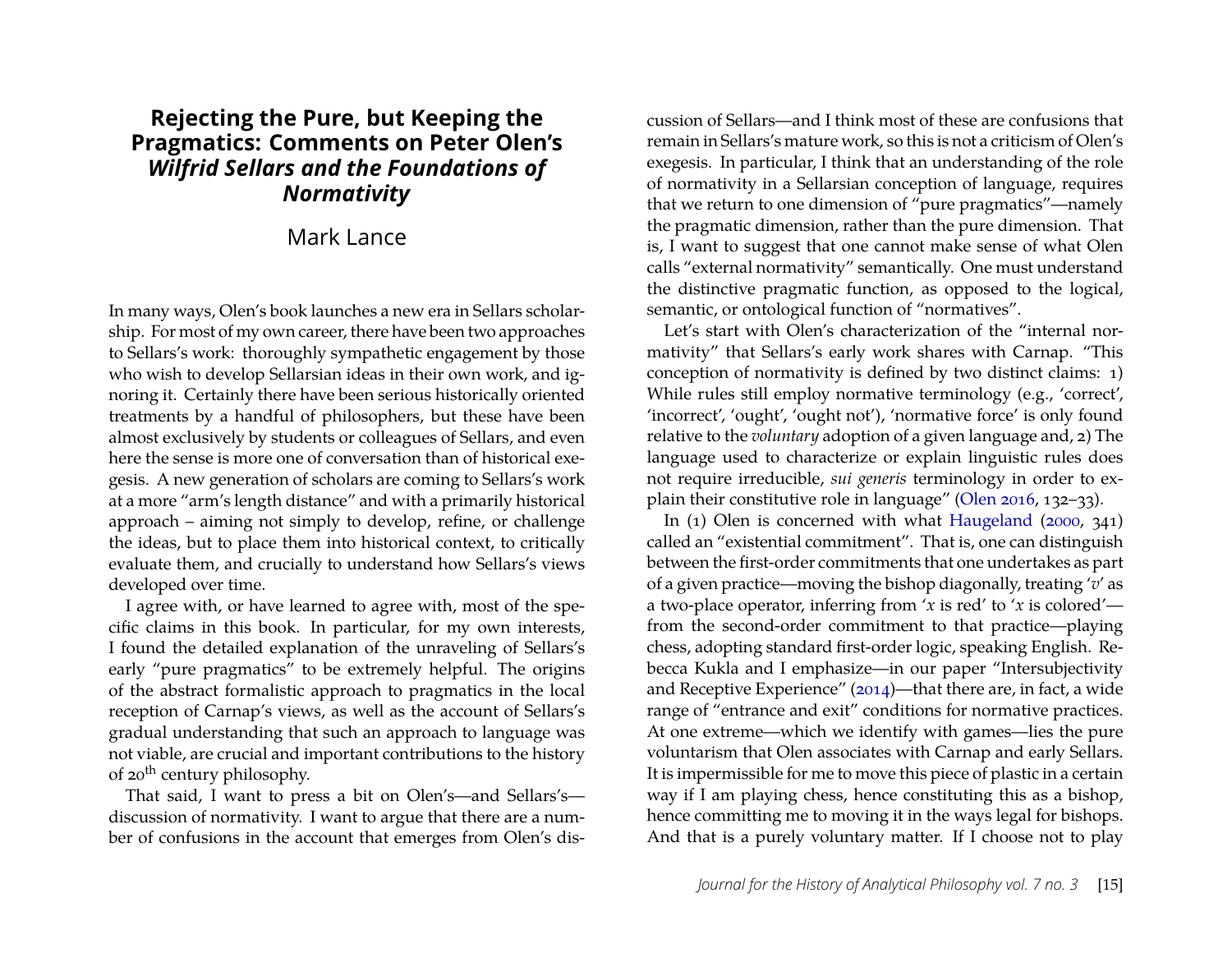chess, I am not merely free to violate the rules any of which can be violated either intentionally or accidentally. Rather, there are no rules for me to violate. They simply have no hold on me at all. When I dust the chess board, I am neither violating nor following the rules of chess.

At the other end of this spectrum are normative constraints that are simply not escapable in any way short of long cultural evolution. These might, in certain societies, include core gender or religious norms. Again, the point is not that we cannot violate these norms. Nor is it that there is some *a priori* or categorical authority to them. People violate norms all the time, and gender norms might be deeply oppressive, historically contingent, and worthy of violation. But one cannot simply opt out. If I act in a way that goes against core gender norms I am violating social practices, transgressing, perhaps engaging in an activist attempt to undercut those norms. But in no case do they just become irrelevant as in the case of dusting the chessboard. Paradigmatic of this category of inescapable normative practices are norms of language. Humpty Dumpty is just wrong. He can violate the norms of language, but he is still violating. The words do not mean whatever he uses them to mean. If I make an incoherent inference in this paper, it is simply no use at all to claim that I am not choosing to be bound by the relevant material inferential principle, that I am playing my own idiosyncratic game. I can use words absurdly by just stringing them together, but this would be to transgress, to play, to—precisely—use words in a nonstandard way that violates the norms definitive of them.

In between these poles of pure voluntarism and inescapability lie practices like friendship. There exists a complex network of normative standards definitive of friendship. Friendship brings with it and is constituted by burdens and rewards; it alters the significance of all manner of action. And while people both become and cease to be friends, neither entrance nor exit is simply voluntary. Not even the two people together can simply make themselves friends by announcing it. Friendship is not a contract.

To be a friend is to have our concrete lives entwined in various ways. And neither does a mere voluntary act end a friendship. I can want not to be your friend and yet be frustrated. I can believe I am not your friend and be wrong. Entrance and exit here are complicated, multifaceted, and crucially, *normative* matters.

Returning to the voluntaristic pole, I want to disagree with Olen's claim that this sort of normativity is only so-called.

Insofar as we adopt one set of rules over another, we are bound of follow the standards of correctness dictated by those rules *so long as we continue to adopt the same rules*. Nothing outside of our continued use of a given language *requires* us to acknowledge the 'normative force' of such rules. Consequently, the explanatory resources required to account for the internal conception of normativity need not venture outside of the adopted language. (133)

If rules themselves lack normative force, why would we need explanatory resources outside of a descriptive language in order to account for them? Insofar as we *choose* to adopt one set of linguistic rules over another, the factor differentiating the optional choice of rules over those we are, in some sense, forced to adopt is the omission of normative language, behavioral constraints, and pragmatic or factual considerations. This is, in part, what Carnap means when he talks about the non-factual and arbitrary nature of pure studies of language. (133)

As Carnap frames the issue, "In choosing rules we are entirely free. Sometimes we may be guided in our choice by the consideration of a given language, that is, by pragmatical facts. But this concerns only the motivation of our choice and has no bearing upon the correctness of the results of our analysis of the rules". (134)

Again, my concern here is not exegetical, but the position is incoherent, not merely wrongly applied to language. First, my commitment to the rules of chess—arbitrary as that commitment is, dependent as it is on my free, purely pragmatic choice to play chess—is not reducible to some disposition to act in accord with the rules of chess. As long as I am playing, I am *bound by* the rules. I can be called-out for a violation, scored differently in the tournament, etc., all of which are normative consequences that go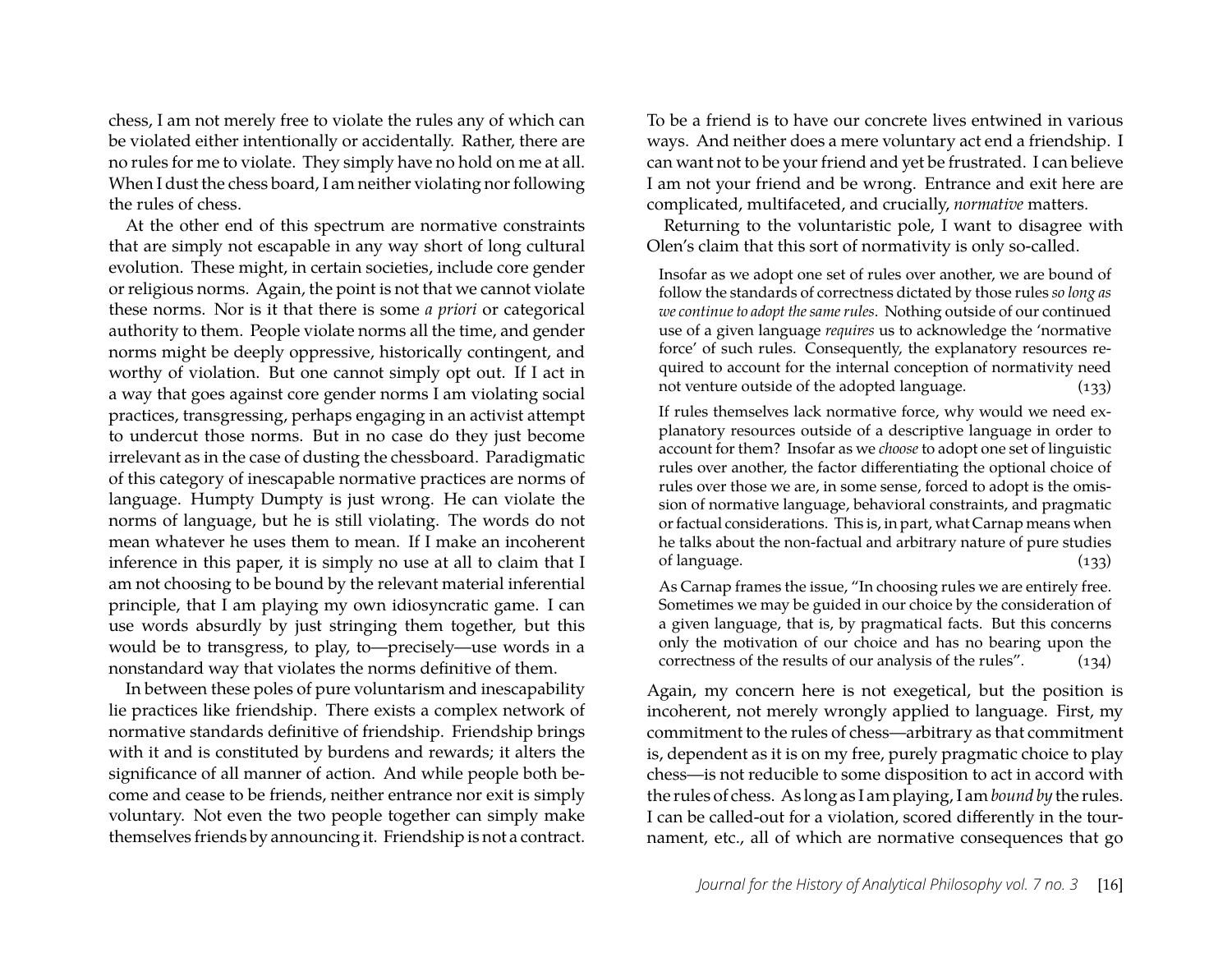beyond a mere observation that my dispositions to act are different than what others thought them to be. Second, *what* the rules require of me is a normative matter. As Wittgenstein famously emphasized, rules can be interpreted and misinterpreted. There are, at times, substantive disputes as to what the rules require and, again, these cannot be reduced to non-normative issues. Third, being guided by practical or pragmatic considerations is no less normative than being guided by moral or categorical considerations. To say that I choose to play chess because I think it will be fun, or keep my aging brain sharp, is to make a normative judgment that these are good things worthy of pursuit. It is emphatically not a mere report on motivation, but an engagement with practical inference. Indeed, recognition of the normativity of practical inference is central in Sellars's later work. Fourth, a core insight in Sellars's later work is that choice itself is already normative. As he famously says,

To say that a certain person desired to do *A*, thought it his duty to do *B* but was forced to do *C*, is not to describe him as one might describe a scientific specimen. One does, indeed, describe him, but one does something more. And it is this something more which is the irreducible core of the framework of persons. [\(Sellars 1963,](#page-6-3) 39)

Note, "desired". To say that we *choose* to play chess, or *accept* the rules of some formal system, just because we want to, is already to engage normative vocabulary—indeed the irreducible core of the (normative) "framework of persons."

So while I agree that the distinction between what I'd prefer to call 'voluntary' and 'non-voluntary' practices is an important one, and also that it is a mistake to suppose that language is a voluntary practice, I do not think that we can equate this distinction with one between non-normative and normative functions of rules. While Sellars might have been confused about this in his early work—I think the evidence is ambiguous here—the language used to characterize or explain rules is *always* irreducible to descriptive concepts, always requires us to venture outside the adopted language even when these rules govern a purely voluntary practice.

This, in fact, makes Olen's core point even more pressing. It means that Carnap and the early Sellars, on his interpretation, are wrong not only in assimilating language to a voluntary game, but that they can't even account for the function of voluntary games. A deeper conception of the distinction between descriptive and normative functions is called for if we are to understand any social practice at all. While the later Sellars recognizes this explanatory burden, I'm less convinced than Olen that he has adequately discharged it.

A key element of Olen's interpretation of Sellars's mature notion of a rule lies in its relation to behavior. He says, "Sellars develops a conception of linguistic rules from a vaguely behavioristic standpoint" (136). The emphasis here is that one cannot fully disentangle the rules we follow in language from accounts of patterns of behavior, and their relation to rules and to things in the world. Embodied and embedded (to again pick up the terminology of [Haugeland](#page-6-4) [\(1995\)](#page-6-4)) engagements with the world are part of what is normatively constrained in the using of language, and the question of whether one is engaged in the practice of language cannot be fully separated from descriptive issues of conformity with these constraints. The former point appears both in Sellars's emphasis that language entrances and exits are as crucial to the function of language as are language-language moves, and in the complex and perhaps contradictory relationship between semantics and picturing. As for the second point—the interplay of descriptive and normative functions of rules—Olen quotes one of the crucial passages in Sellars:

A rule, existing in its proper element, has the logical form of a generalization. Yet a rule is not *merely* a generalization which is formulated in the language of intra-organic process. Such a generalization would find its overt expression in a declarative sentence. A rule, on the other hand, finds its expression either in what are classified as non-declarative grammatical forms, or else in declarative sentences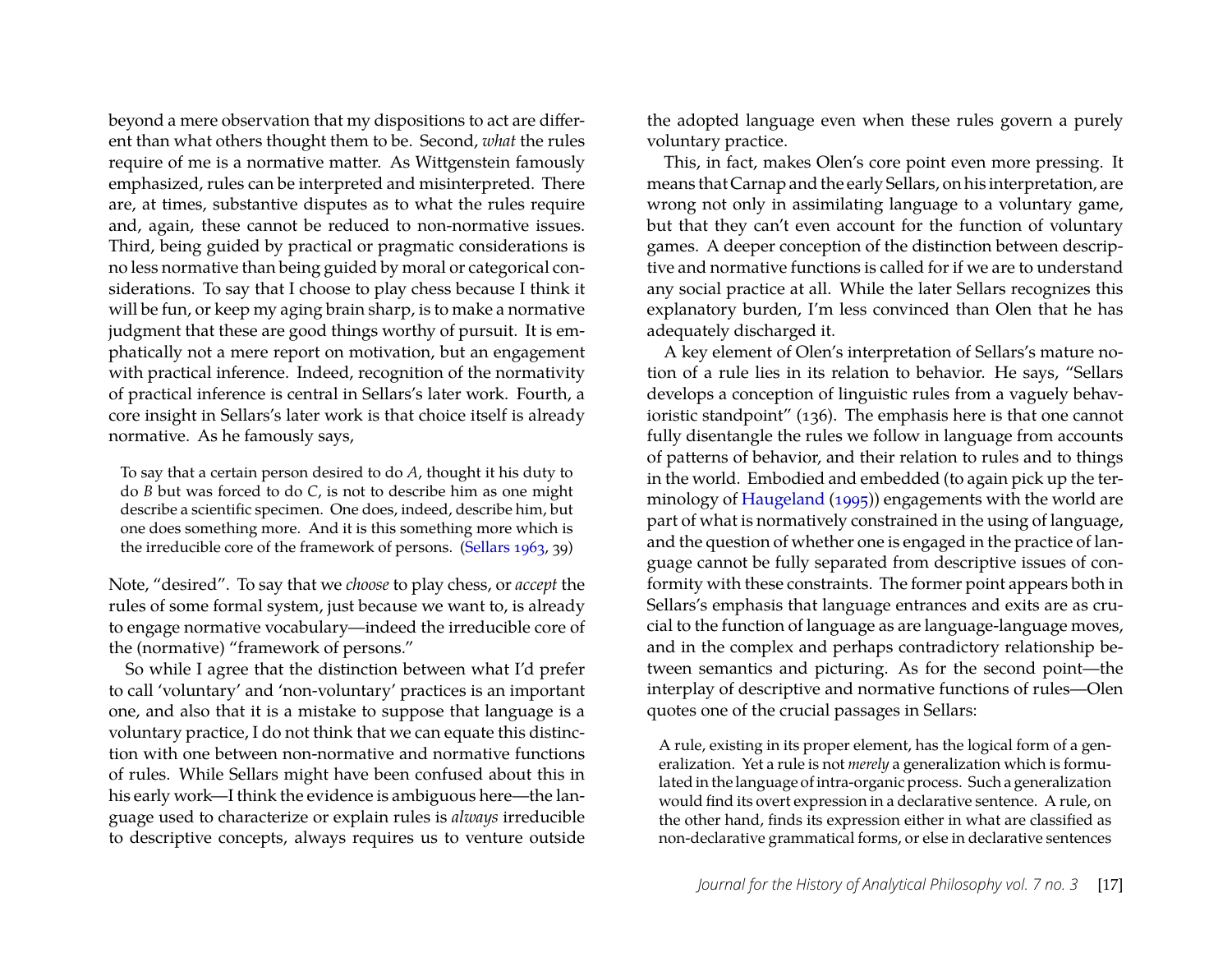with certain special terms such as "correct," "proper," "right," etc., serving to distinguish them from generalizations. What do these special features in the formulation of rules indicate? They give expression to the fact that a rule is an embodied generalization, which to speak loosely but suggestively, tends to make itself true. Better, it tends to inhibit the occurrence of such events as would falsify  $it...$  [\(Sellars 1950,](#page-6-5) 123)

The key move here—echoing the passage quoted above "To say that a certain person desired to do *A*, thought it his duty to do *B* but was forced to do *C*, is not to describe him as one might describe a scientific specimen"—is to shift the standard philosophical question. Sellars is rejecting the question "what is it to be constrained by a rule?" or, in formal mode, "what are we claiming when we claim that one is constrained by a rule?", in favor of the question "what are we *doing* when we say '*x* is constrained by a rule'?" And specifically, he is denying that what we are doing is asserting.

How can an answer to that pragmatic question tell us what normativity is, or alleviate the need to ask that question? That is, how can a non-declaratival account of what we are doing when we make a normative claim answer, or justifiably replace, the question of what norms are, what it is to be constrained by them, etc. It is beyond my scope to give a full answer, but there are many familiar attempts to develop such accounts in the last fifty years: classical prescriptivism and "quasi-realism" in ethics, the systematic expressivism of Huw Price and Michael Williams, the neo-Heideggerian accounts of Haugeland and Rouse, and indeed, the pragmatic topographies of social practice of Kukla and Lance are all attempts to leverage an answer to this pragmatic question into an understanding of the phenomenon of normativity.

Whatever the details—and they are many and complex—a key part of any such account will be the recognition that to be subject to a rule in the fully human sense is to be engaged in a practice that is not merely typically in accord with rules, not merely such that we act *because of* rules, but one in which ruleasserting speech acts can be made, defended, given uptake, and used to hold one another to those standards. To be constrained by a rule in this sense is to be subject to explicit assertions of the rule, and to be a participant in a practice of challenging, defending, and interpreting it. Thus, for us to become clear about what all this means, we seem to require a detailed survey of the many pragmatic functions of speech acts and a mapping of their essential inter-relations.

Unfortunately, although Sellars articulates such a pragmatic stance *vis-à-vis* the normative/descriptive distinction, and argues that it is the only stance that can work, he doesn't give us much by way of carrying the project out. Indeed, as Olen aptly demonstrates, this core emphasis on the philosophical role of pragmatics arises at a point in his development when he is moving away from detailed pragmatic analysis. Sellars focuses more and more on semantics—inferential role, in his version—and its relation to non-normative notions like picturing, and behavioral descriptions of human activity. But the key point was that no "mixture" of these descriptive behavioral issues and semantic issues will account for normativity. That would be a category mistake, as he says, akin to the naturalistic fallacy. The question is not what normative concepts refer to and how that relates to or combines with the referent of behavioral concepts. The question is what we are *doing* when we make normative claims.

This tension comes out in this paragraph from Olen's book:

The external conception of normativity provides an answer for one of the pressing problems haunting both pure pragmatics and Sellars's early behavioral conception of linguistic rules: what makes specifically philosophical concepts necessary to account for our norm-governed behavior. By arguing that certain kinds of terms are logically irreducible to descriptive discourse, Sellars provides an argument as to how specifically philosophical treatments of concepts differ—even in principle—from descriptive treatments of concepts. . . . [O]ne specifically philosophical task will be to flesh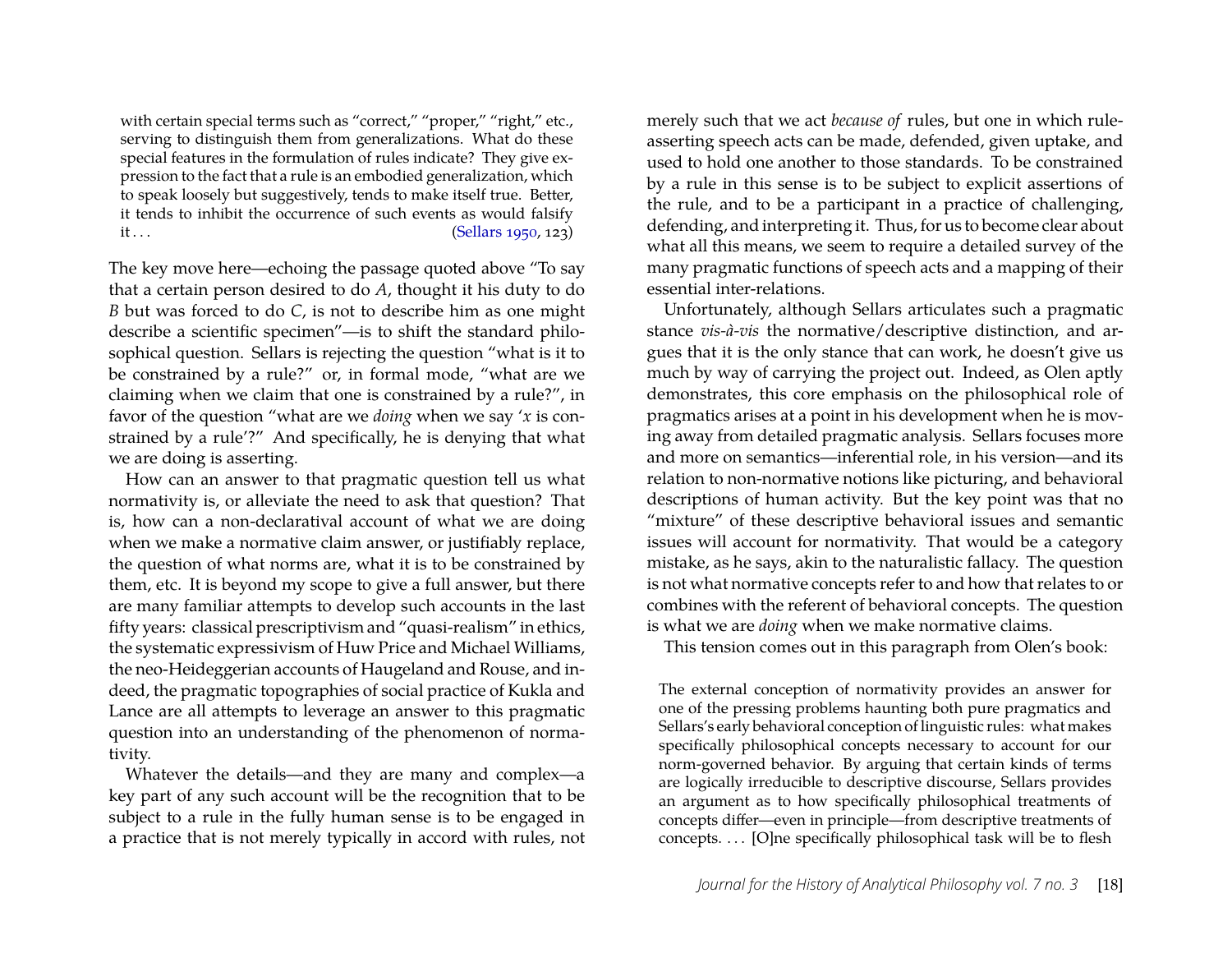out the roles played by normative terms and to "exhibit the complex relationships which exist between normative and other modes of discourse". (143)

My point here is that the last sentence is correct. The task of philosophy that arises out of the Sellarsian reflections on rules is to "exhibit the complex relationships which exist between normative and other modes of discourse." But "logical irreducibility" of terms is a red herring, or at most a sort of corollary of what is needed. We cannot give an explanation of distinct pragmatic functions, nor exhibit their complex relationships, by pointing to logical relations, or any other relations between terms. The relations in question are non-logical—indeed, non-inferential; non-semantic—and between speech acts, not terms. And I think that this is simply something that Sellars never gets clear or consistent on. It isn't that it is wrong to say that a "rule, on the other hand, finds its expression either in what are classified as non-declarative grammatical forms, *or else* in declarative sentences with certain special terms such as "correct," "proper," "right," etc." A rule can certainly take the *grammatical* form of a declarative with special vocabulary. But to have a declarative grammatical form is not necessarily to have a declarative pragmatic function. The key insight of passages like this is that the function of the "special terms" is not to refer to some special thing or to have some sui generis semantic content, but to serve as operators that make pragmatic functions explicit.

Grammatical forms defeasibly track pragmatic functions. (Only defeasibly. "Wow, it is really hot in here with the door closed" can function as easily as a request as a declarative.) But the inclusion of certain terms can mark a transformation in that function. As Rebecca Kukla and I explain in detail in *'Yo!' and 'Lo!'* [\(2009\)](#page-6-6), when I say "the door is closed" I deploy a certain epistemic entitlement to normatively call on a generic respondent—anyone who takes the claim up—to accept linguistic commitment to the same claim. The principal appropriate uptake of my claim is that you share my belief, that you too stand ready to assert that the door is closed. By contrast, if I say "close the door!" I am deploying not epistemic entitlement but interpersonal authority and in the service of a very different uptake. Proper uptake here is a recognition of an obligation to act, to close the door.

Now what of the claim "You ought to close the door"? Here, the 'ought', combined with the declaratival grammatical structure, indicates the mixed nature of the speech act. The "output"—the sought uptake from those spoken to—is similar to that of the imperative, namely a recognition of a practical commitment to acting. But the authority to impose that obligation to act is itself epistemic, drawn from reasons rather than personal authority. If I successfully perform the speech act, you should close the door, not because I told you to, but because there are reasons why you should do it. It would perhaps be more perspicuous if English had simply three distinct wordorders—three grammatical forms—to distinguish declaratives, normatives, and imperatives. But instead, it typically utilizes the insertion of "special terms" into declaratival grammar to mark the normative. This is, in the end, a superficial matter. A full philosophical analysis will focus on the pragmatic function itself, however that is coded into the syntax.

Unsurprisingly, I don't think any account along these lines can make do with anything other than a systematic pragmatic topography of the space of reasons. And in that sense, Sellars's early work was closer to the right methodology than his later focus on semantics and its relation to descriptive relations to the world, even if he mistakenly associated that pragmatic project with a "pure" Carnapian conception of rules. In fact, the very rejection of that pure conception in favor of a mature Sellarsian picture of normativity commits us to a systematic pragmatics.

As I see it, this crucial insight of Sellars's early philosophy gets lost in the later work. If we want to make good on the attempt to understand language as a normatively constrained,